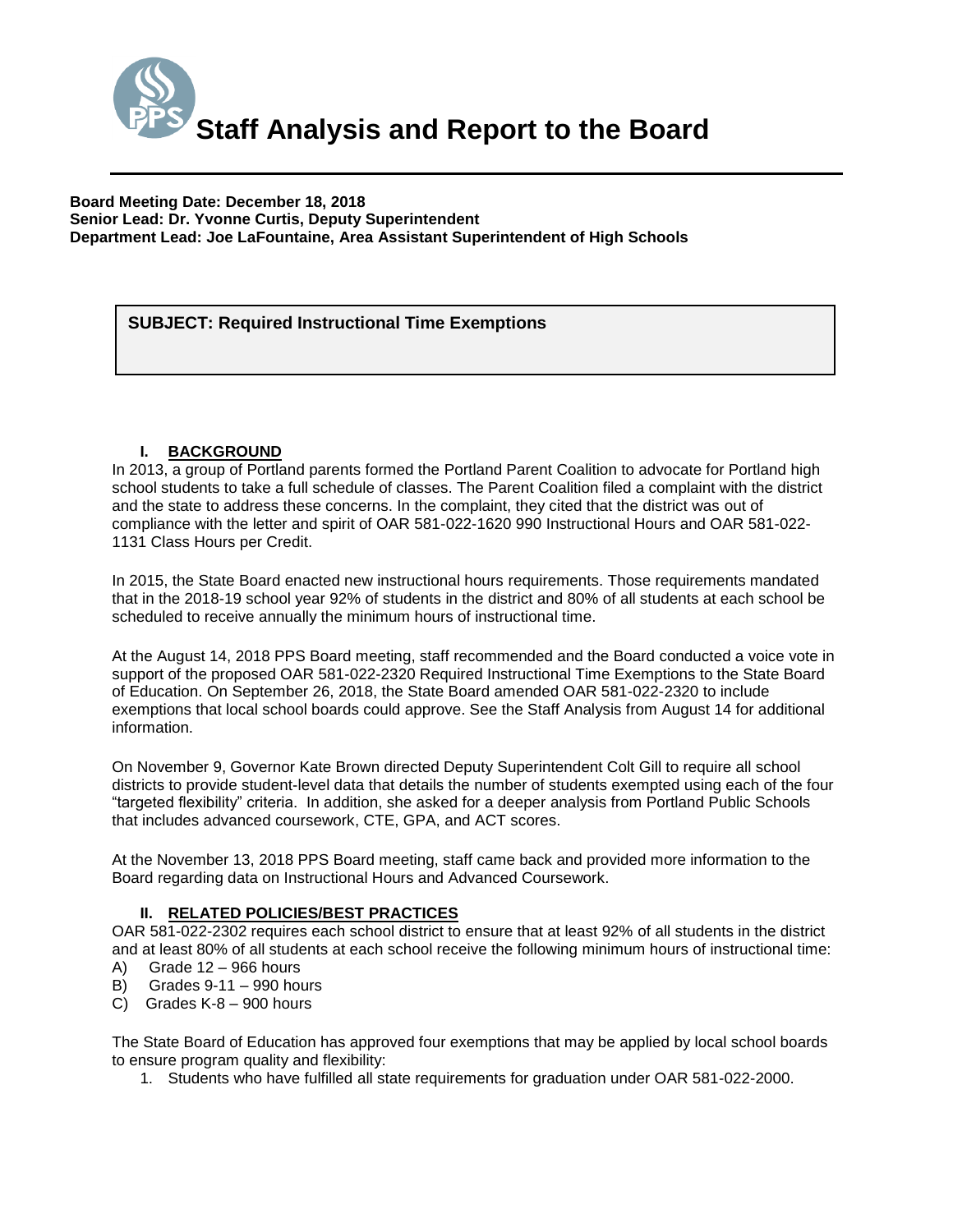- 2. Students who at the start of their Senior year are on track to exceed all state requirements for graduation under OAR 581-022-2000 as determined by the number and type of credits earned by the student.
- 3. Students who are earning credits toward a diploma through accelerated learning classes, such as Advanced Placement, International Baccalaureate, or classes at a post-secondary institution, internship, work-based learning, or credits by proficiency.
- 4. A school district may request permission to exempt an alternative education program.

## **III. ANALYSIS OF SITUATION**

In 2017-18, PPS high schools had **70%** of High school students take a full schedule of 8 classes at the district's comprehensive high schools.

In 2018-19, PPS High Schools were verbally directed to have all freshmen, sophomores and juniors take a full schedule of eight classes. That directive resulted in raising this enrollment rate to 82% across all comprehensive high schools.

Currently the following percentages of PPS High School students take a full schedule of 8 classes at our comprehensive high schools:,

- $\bullet$  100% of 9<sup>th</sup> graders
- $\bullet$  99% of 10<sup>th</sup> graders
- $\bullet$  87% of 11<sup>th</sup> graders
- $\bullet$  31% of 12<sup>th</sup> graders
	- $\circ$  29% of 12<sup>th</sup> graders take 7 classes
	- $\circ$  28% of 12<sup>th</sup> take 6 classes.

For the 2018-19 school year, the district is in compliance with the requirement that at least 92% of all students in the district are fully scheduled. We are out of compliance with the 80% rule since two comprehensive high schools are short of 80% of students taking a full schedule of 8 classes. They are Cleveland (79.1%) and Franklin (78.0%). Our alternative programs in Multiple Pathways to Graduation do not meet the requirement of 80% as these programs are designed to support students with more individualized plans to keep them engaged in school, which in some cases makes them fall short of the instructional hours requirements.

- Exemption 2 impacts about 2,200 students in the calculation to be in compliance with the 80% rule. Exempting these students puts us in compliance with the 80% rule. It does not allow these students to take fewer courses.
- Exemption 4 impacts students in alternative Multiple Pathways to Graduation programs and schools. Exempting these students allows them to receive their individualized supports

For the district to be in compliance with OAR 581-022-2302, the board would need to pass a resolution approving Exemptions 2 and 4. Board approval of Exemptions 1 and 3 are not needed for the district to be in compliance for 2018-19.

### *IV.* **COMMUNITY ENGAGEMENT**

Since 2012 we have had several community members engaged at the local and state level to oversee our progress at increasing the number of students fully scheduled at our comprehensive high schools.

At the November 13, 2018 Board Meeting, community provided public input regarding the Required Instructional Time Exemptions.

On December 5, 2018, District Staff met with representatives of the Parent Coalition. The Parent Coalition expressed concerns about having the Board vote on the exemptions to OAR 581-022-2302 and the impact that would have on students taking a full load. From the meeting, staff has committed to create a College and Career Advisory group with participation from members of the Parent Coalition to engage in improving the high school system to meet high expectations for all students.